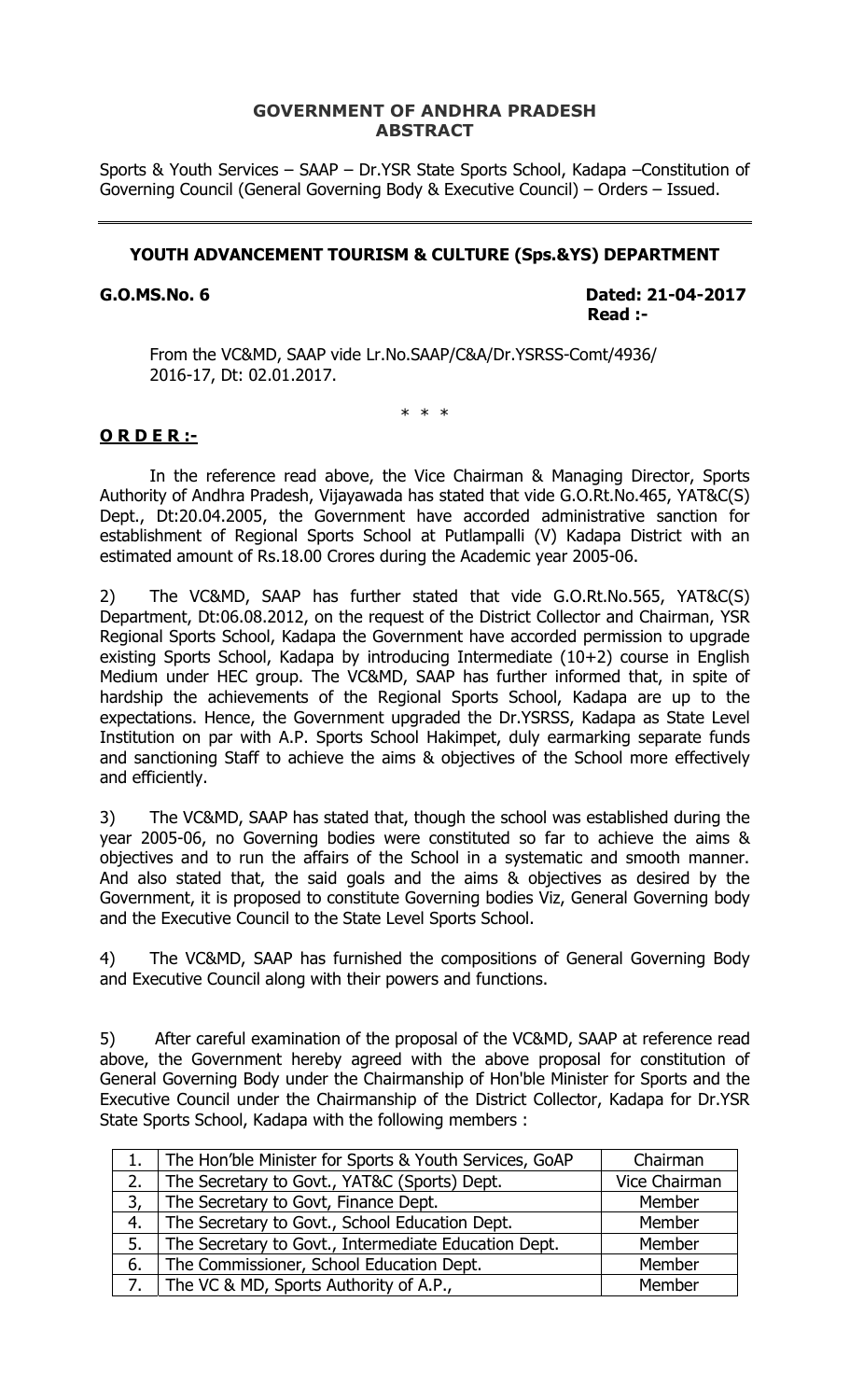|     |                                                                                                                                                                              | Secretary &    |
|-----|------------------------------------------------------------------------------------------------------------------------------------------------------------------------------|----------------|
|     |                                                                                                                                                                              | Convenor       |
| 8.  | The Collector, Kadapa District                                                                                                                                               | Member         |
| 9.  | The Joint Secretary to Govt., YAT&C (Sports) Dept.                                                                                                                           | Member         |
| 10. | Eminent Sports persons two male and two female i.e.<br>Olympian and World Champion, Common Wealth,<br>Asiad or Medal Winner anywhere from India. Nominated<br>by Government. | <b>Members</b> |
| 11. | The Dy. Director (Technical) / Asst. Director (Technical),<br><b>SAAP</b>                                                                                                    | Member         |
| 12. | The Special Officer of Sports School                                                                                                                                         | Memher         |

6) The functions of the Governing Council are as follows :

| (i)   | The General body shall meet two times in a year whenever the<br>Chairman thinks fit. The annual General Body Meeting of the School<br>shall be called by the Chairman after due notice to transact the<br>following business:<br>(a) Consideration of the Annual Report and the Audited Statement of<br>Accounts for the outgoing year.<br>(b) Appointment of Auditors for the ensuing year.<br>(c) Other business on the Agenda<br>(d) Any other business as may be brought forward with the permission<br>of the Chair. |
|-------|---------------------------------------------------------------------------------------------------------------------------------------------------------------------------------------------------------------------------------------------------------------------------------------------------------------------------------------------------------------------------------------------------------------------------------------------------------------------------------------------------------------------------|
| (ii)  | For every General body meeting 15 days notice shall be given<br>ordinarily to the members provided that the Chairman in his discretion<br>may order shorter notice subject of a minimum of 7 days to be given<br>whenever necessary                                                                                                                                                                                                                                                                                       |
| (iii) | Seven members of the School including the President shall constitute<br>quorum at any meeting of the School.                                                                                                                                                                                                                                                                                                                                                                                                              |
| (iv)  | In case of difference of opinion amongst the members, the majority<br>opinion of the members shall prevail                                                                                                                                                                                                                                                                                                                                                                                                                |
| (v)   | Each member of General Body including the President shall have one<br>vote and if there by any equality of votes on any question to be<br>determined by the General Body, the Chairman shall in addition have<br>in exercise a casting vote                                                                                                                                                                                                                                                                               |
| (vi)  | Every General Body meeting shall be presided over by the Chairman or<br>Vice Chairman or in their absence from amongst themselves by the<br>members present at the meeting                                                                                                                                                                                                                                                                                                                                                |

7) The following are the Executive Council for Dr.YSR State Sports School, Kadapa :

| 1 <sub>1</sub> | The District Collector, Kadapa                                       | Chairman      |
|----------------|----------------------------------------------------------------------|---------------|
| 2.             | The Superintendent of Police, Kadapa                                 | Vice Chairman |
| 3.             | The Joint Collector -II, Kadapa                                      | Member        |
| 4.             | The Dy. Director (Technical)/Assistant Director<br>(Technical), SAAP | Member        |
| 5.             | The Superintendent Engineer, R&B, Kadapa                             | Member        |
| 6.             | The District Medical & Health Officer, Kadapa                        | Member        |
| 7.             | The District Educational Officer, Kadapa                             | Member        |
| 8.             | The District Vocational Educational Officer, Kadapa                  | Member        |
| 9.             | The Special Officer, Sports School                                   | Member        |
|                |                                                                      | Convenor      |
| 10.            | The District Sports Development Officer                              | Member        |
| 11.            | Two male and two female National medal winners<br>from the State     | Members       |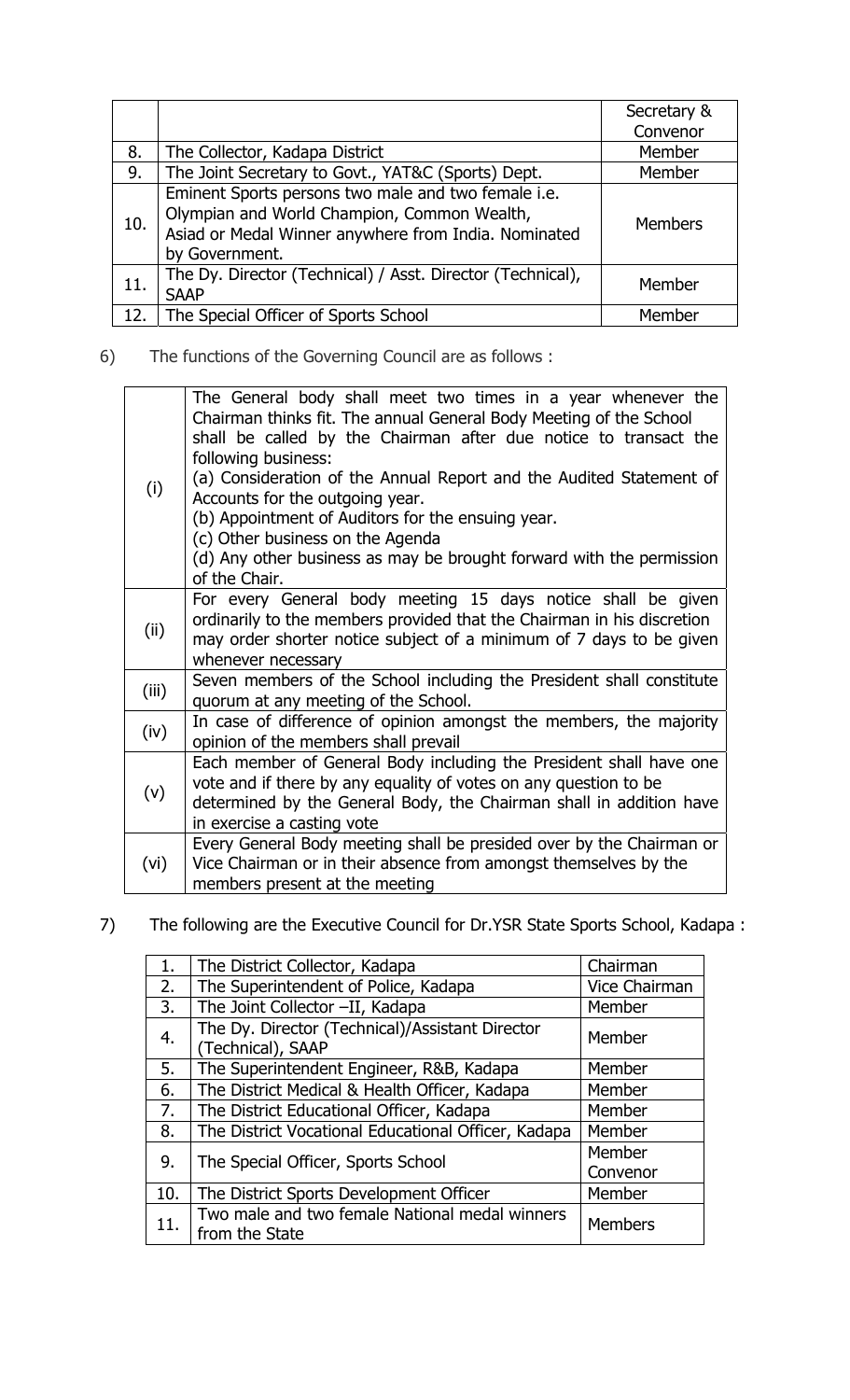8) The following are the powers and functions of the Executive Council :

| (1)  | To prepare and execute the detailed plans and programmes for the<br>establishment of School and to carry on its administration and<br>management after such establishment.                                                                                                                                                                                                      |
|------|---------------------------------------------------------------------------------------------------------------------------------------------------------------------------------------------------------------------------------------------------------------------------------------------------------------------------------------------------------------------------------|
| (2)  | (a) to receive grants and contributions from the Government and<br>other agencies.<br>(b) to have custody of the funds of the School and to manage the<br>movable and immovable property of the School.<br>(c) to deposit the funds and invest them in a such a manner as the<br>Executive Council deems fit.                                                                   |
| (3)  | To prepare the budget estimates of the School for each year and to<br>sanction the expenditure within the limits of the budget so approved<br>and in the case of grants from Government to submit it to the<br>Government for approval and sanction the expenditure within the<br>limits of the budget as approved by the Government in so far as their<br>grants are concerned |
| (4)  | To sell, assign, mortgage, lease, exchange and otherwise transfer<br>and dispose of or turned into account or otherwise deal with all<br>or any property movable or immovable of the School as Executive<br>Council deem fit                                                                                                                                                    |
| (5)  | To build, construct, maintain, repair, adopt, alter, improve, or<br>develop or furnish any buildings or work necessary or convenience<br>for the purpose of the School                                                                                                                                                                                                          |
| (6)  | To sue, and defend any legal proceedings on behalf of the School.                                                                                                                                                                                                                                                                                                               |
| (7)  | To appoint Committees for disposal of any business of the School or<br>in tendering advices in any matter pertaining to the School.                                                                                                                                                                                                                                             |
| (8)  | To delegate to such extent as it may deem necessary any of its<br>powers to any officer or sub-committee.                                                                                                                                                                                                                                                                       |
| (9)  | To consider and pass such resolution under Annual Report, the<br>Annual Accounts and Final Estimates of the School as it thinks fit                                                                                                                                                                                                                                             |
| (10) | To make, adopt, amend, vary and rescind from time to time<br>regulations for the conduct of the business of the Executive Council<br>and the sub-committees to be appointed by it.<br>(a) for delegation of its powers of<br>(b) for fixing the quorum of the subcommittees.                                                                                                    |
| (11) | To perform such additional functions and to carry out such duties as<br>may from time to time to be assigned to it by the School                                                                                                                                                                                                                                                |
| (12) | A purchase Committee shall be nominated by a Executive Council for<br>all the purchase upto Rs. 1.00 lakh                                                                                                                                                                                                                                                                       |

9) The following are the information on meetings of Executive Council :

| (i)   | The Executive Committee shall ordinarily meet once in every 3 months<br>or any time whenever the Chairman think fit.                                                                                                                                           |
|-------|----------------------------------------------------------------------------------------------------------------------------------------------------------------------------------------------------------------------------------------------------------------|
| (ii)  | A notice of 7 (seven) days shall ordinarily be given to the member,<br>provided that the Chairman in his discretion may order shorter<br>notice subject to minimum of 4 days to be given whenever necessary                                                    |
| (iii) | 5 member of the Executive Council including Chairman shall constitute<br>quorum to run any meeting of the Executive Council.                                                                                                                                   |
| (iv)  | In case of difference of opinion amongst the members the opinion of<br>the majority shall prevail.                                                                                                                                                             |
| (v)   | Each Member of the Executive Council including the Chairman shall<br>have vote and if there shall be any equality of votes or any question to<br>be determined by the Executive Committee, the Chairman shall in<br>addition have and exercise a decisive vote |
| (vi)  | Every meeting of the Executive Committee shall be presided over by                                                                                                                                                                                             |